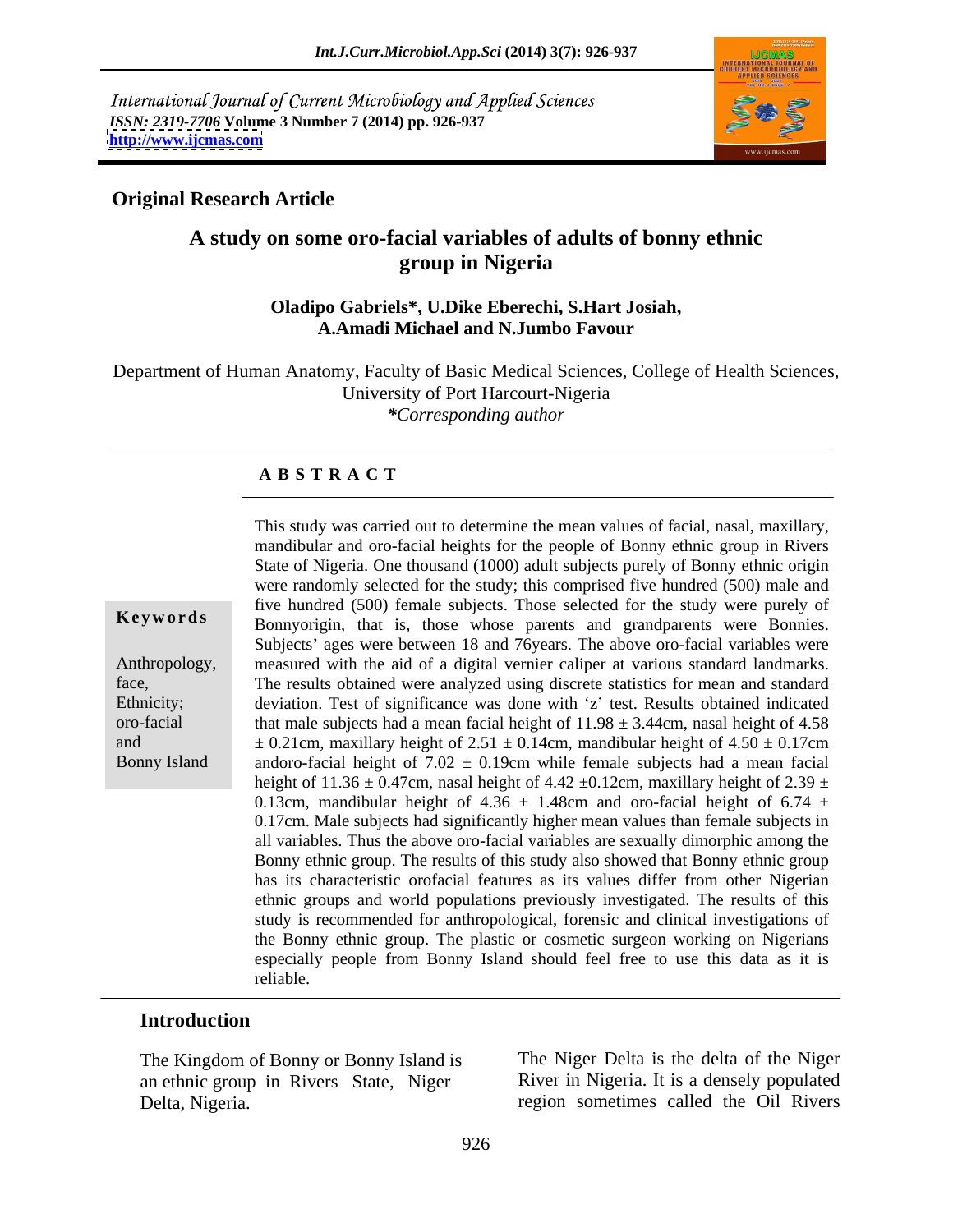because it was once a major producer of to measure gender discrimination palm oil. The area was the British Oil (Moestue, 2008). Anthropometry plays a Rivers protectorate from 1885 until 1893, pertinent role in industrial design, clothing when it was expanded and became the design, ergonomics and architecture where Niger coast protectorate. The Niger Delta, as now defined officially by the Nigeria body dimensions in the population are government, extends over about used to optimize products. Changes in life- 70,000km<sup>2</sup> and makes up 7.5% of styles, nutrition and ethnic composition of Nigeria's land mass. Historically and the population led to changes in the cartographically, it consists of present day distribution of body dimensions (e.g. the Bayelsa, Delta, and Rivers States. In 2000, obesity epidemic) and require regular however Obansajo's regime included updating of anthropometric data Abia, Akwa-Ibom, Cross River, Edo, Imo collections. Craniofacial anthropometry is and Ondo states in the region. Some 31 a technique used in physical anthropology million people of more than 40 ethnic comprising precise and systematic groups are among the inhabitants in the measurement of the bones and of the Niger Delta, speaking about250 different human skull. Among its more important dialects (Wikipedia, 2010). <br>
applications are forensics, facial

Rivers State,one of the 36 states of Nigeriais a coastal State situated in Southern Nigeria. It is in the Niger Delta Some authors have suggested that the region and is one of the main oil appreciation of beauty by the human mind producing states in Nigeria. Its capital is leads to an attraction to proportion in Port Harcourt. It is bounded on the South harmony with the golden section which is by the Atlantic Ocean, on the North by Imo, Abia and Anambra States, the East by AkwaIbom State and on the West by Bayelsa and Delta states. Rivers state is Rabanus (2003) defined golden proportion home to diverse ethnic groups. The major as the shorter part is to the longer part as ethnic groups and dialects include the the longer part is to the whole and each Ikwerre, Ijawand Ogoni. Bonny as a people speak the Ijaw dialect. The inland part of Rivers state consists of tropical Oladipo*et al*., (2007) reported nasal rainforest; towards the coast the typical parameter ofOgonis in Nigeria. They Niger Delta environment features many reported nasal heights of Ogoni males and mangrove swamps (Alagoa, 2000). Females as 3.99cm and 3.91cm

measurement of humans. In physical anthropology, it refers to the measurement of the human individuals for the purposes

to measure gender discrimination statistical data about the distribution of updating of anthropometric data comprising precise and systematic applications are forensics, facial construction and Paleoanthropology (Bartlett *et al.*, 1992).

1.618 and its reciprocal 0.618 (Huntley 1970; Rabanus 2003).

ratio equals 0.618.

Anthropometry or anthropometric study is respectively. Akpa et al. (2003) reported the science that deals with the act of nasal height of Igbos as 6.31cm and 6.04 of understanding human physical variation oro-facial heights in adult Nigerians. A (Ugochukwu, 2010). total of 200 subjects consisting of 110 In the past, anthropometric data were used from the student population of thefemales as 3.99cm and 3.91cm for males and females respectively. Didia (2005) determined the normal mean values of facial, nasal, maxillary, mandibular and males and 90 females randomly selected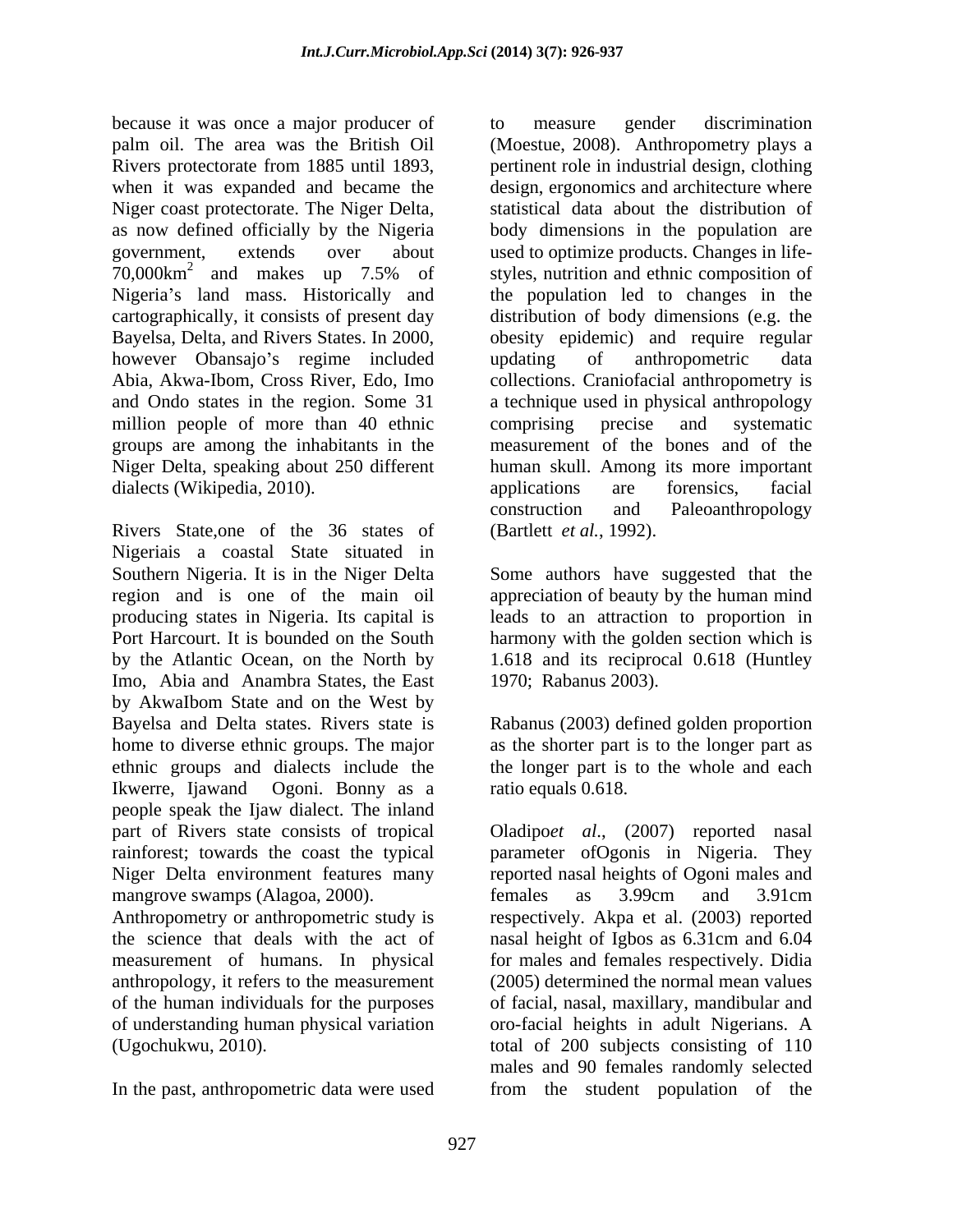whose ages ranged from 18-42 years were sliding caliper until three consistent values beight and significantly higher value of all parameters

Osunwoke*et al*., (2011) carried out a study on sexual dimorphism in facial parameters 6.99±0.59cm while the females had mean South-Southern Nigeria. A total of one  $4.14 \pm 0.33$  cm, and oro-facial height males and 500 females (18-45 years) were 113.62±9.44mm, and 109.05±6.58mm in Bini males had significantly higher values parameters measured ( $p<0.05$ ). The most and the least was observed in Zygoma- 6.50 $\pm$ 0.87cm. Zygoma (face breadth) 98.1%.

 $(800)$  subjects purely of Ibibio ethnic  $4.50 \pm 1.23$ cm, maxillary height

University of Port Harcourt, Nigeria and group comprising 400 males and 400 recruited into the study. Each parameter were used for the study. The facial height, was measured several times with a vernier nasal height, maxillary height, mandibular were obtained. The results obtained measured using sliding vernier caliper and indicate a sexual dimorphism, with a the results obtained showed that the males in males compared to females (p<0.05). nasal height of 4.15±0.34cm, maxillary of adult Binis. They measured structures facial height of 10.55±0.74cm, nasal relating to the face and how it differs height of 3.93±0.35cm, maxillary height between the two sexes in adult Binis of of 2.48±0.49cm, mandibular height of thousand (1000) subjects comprising 500 6.63±0.60cm. Statistical analysis using the randomly selected from Benin City in Edo significantly higher values than the state. Measurements were taken using a females in all the facial parameters digital vernier caliper. The mean Menton- measured (p<0.05), hence parameters were Nasion distance in males was sexually dimorphic. females, aged between 18 and 80 years oro-facial height were had mean facial height of  $11.14 \pm 0.77$ cm, height of 2.53±0.38cm, mandibular height of 4.46±0.43cm and oro-facial height of 6.99±0.59cm while the females had mean 4.14±0.33cm, and oro-facial height z-test showed that the males had sexually dimorphic.

females. Zygoma-Zygoma Oladipo*et al*., (2008) carried out a study 124.63±5.78mm in males and on sexual dimorphism in facial dimensions 122.28±6.39mm in females, Subnasal- of adult Ijaws comprising five hundred Subnasal 43.05±3.83 in males and (500) males and five hundred (500) 39.93±3.96mm in females, Ala-Ala females aged 18 years and above. The 41.14±3.30mm in males and results obtained showed that Ijaw males 37.34±3.50mm in females, Lip width had a mean facial height 11.8±0.5cm,  $26.67\pm4.11$  in males and  $25.59\pm3.03$ mm in asal height  $4.71\pm0.65$ cm, maxillary females, Menton-Subnasal 65.97±5.91mm in males and  $60.35 \pm 5.71$  mm in females.  $4.60 \pm 0.61$  cm and oro-facial height than Bini females in all the facial for female Ijaws were facial height prominent significant difference was maxillary height 2.39±0.32cm, mandibular observed in Ala-Ala (nose breadth) 90.8% height 2.49±0.33cm, mandibular height 4.60±0.61cm and oro-facial height 7.12±0.9cm while mean facial dimensions 10.71±1.03cm, nasal height 4.43±0.59cm, height 4.28±0.57cm and oro-facial height  $6.50 \pm 0.87$ cm.

Oladipo*et al*., (2010) carried out a study to nasal, maxillary, mandibular and orodetermine the mean values of facial, nasal, facial heights of adult Nigerians. They maxillary, mandibular and oro-facial obtained figures for the male subjects as heights of adult Ibibios. Eight hundred facial height 12.28±3.39cm, nasal height Didia and Dappa (2005) reported facial, 4.50±1.23cm, maxillary height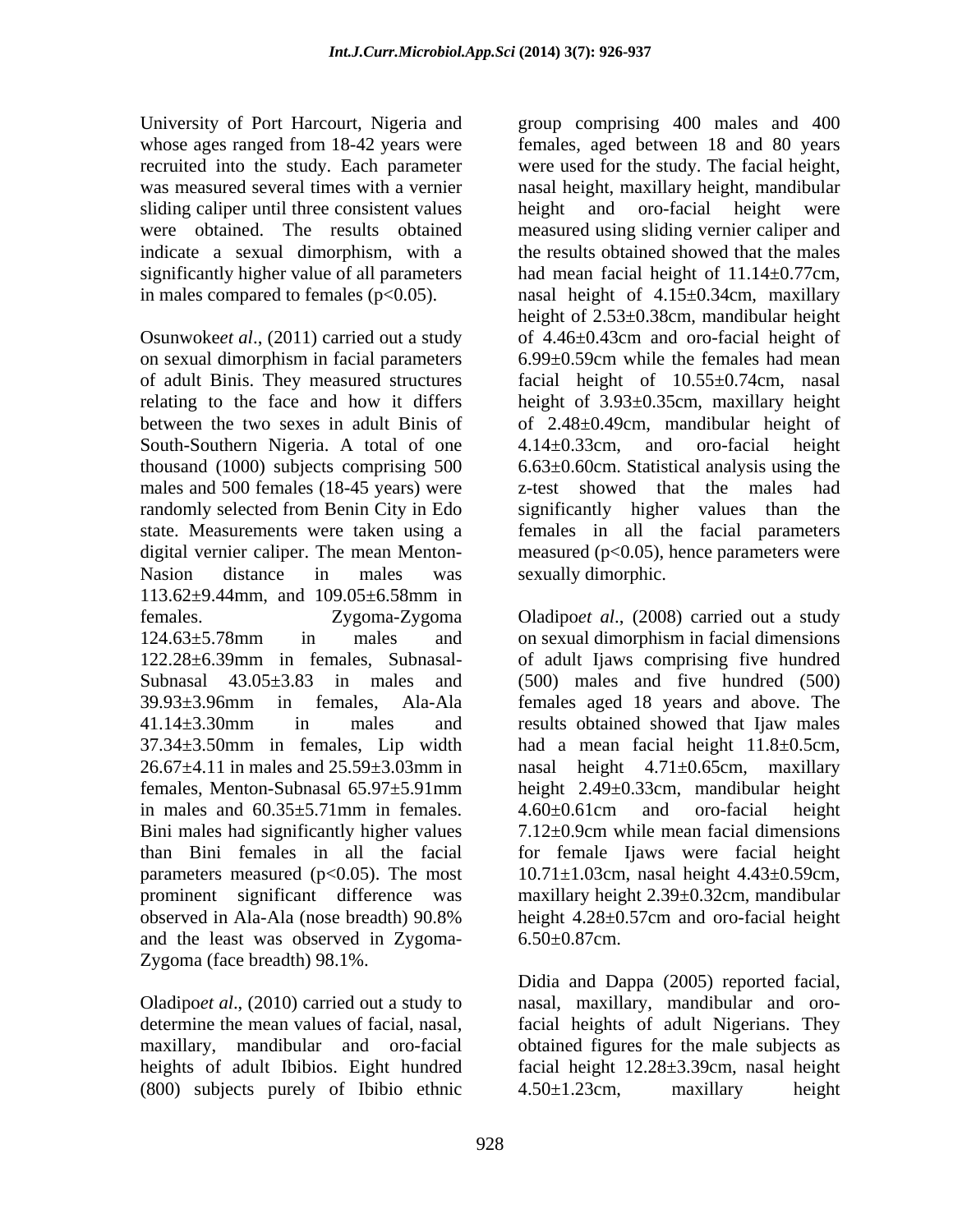2.44±0.66cm, mandibular height facial height of 11.87±0.14cm, nasal maxillary height 2.30±0.69cm, mandibular was 10.68±0.15cm, nasal height height 4.20±1.26cm and oro-facial height  $4.43\pm0.09$ cm, maxillary height

Olotu *et al*., (2009) carried out a study on facial and nasal length of adult Igbos were higher than the females. Therefore, comprising 300 male and 300 female the study shows sexual dimorphism among subjects. The result obtained showed that the average facial height for males was 12.55±2.11cm and nasal height The further away a face is from the ideal 4.87±0.84cm while facial height for proportions and facial profile, the more females was 11.9±1.92cm and nasal height likely that it will have certain medical 4.40cm $\pm$ 0.76cm.The results obtained problems (Jefferson, 1996). indicated sexual dimorphism with higher values of all parameters in males Sclafani (2003) collected digital

Ugochukwu (2010) reported facial, nasal, maxillary mandibular and oro-facial height the global aesthetics of each face. The of adult Ogbias and Nembes. The study photographs collected would then be was carried out using one thousand (1000) analyzed and a set of aesthetic subjects purely of Ogbia and Nembe origin. These comprised five hundred averages of these measurements were then (500) Nembes and five hundred Ogbias. compared to published standards for Two hundred fifty (250) were males and Caucasians, as well as the average two hundred and fifty (250) were females in each group. The facial height, nasal of photographed Korean-American height, maxillary height, mandibular Women. After comparison with the height and oro-facial height were Caucasian standard values, he found out measured and the results obtained showed that the Korean-American women had a that the Nembe males had mean facial height of 12.33±0.2cm, nasal height 4.49±0.19cm, maxillary height facial plastic surgeons in caring for 2.42±0.12cm, mandibular height Korean-Americans. 4.44±0.13cm and oro-facial height 6.83±0.25cm and the Nembe females had Mohindra and Bulman (2002) investigated a mean facial height of 11.88±0.26cm, the effect of increasing vertical dimension nasal height 44.62±0.15cm, maxillary height 2.44±0.14cm, mandibular height considered ninety-six (96) patients whose 4.49±0.22cm and oro-facial height facial aesthetic have been impaired by 7.11±0.18cm. While the Ogbia males had

4.49±1.28cm and oro-facial height height 4.79±0.04cm, maxillary height 6.90±1.89cm while figures obtained for 2.53±0.45, mandibular height 4.59±2.4cm the female subjects were facial height and oro-facial height 7.10±0.55cm and for 11.77±3.5cm, nasal height 4.48±1.3cm, the Ogbia females the mean facial height  $6.32 \pm 1.91$ cm.  $2.39 \pm 0.03$ cm, mandibular height was10.68±0.15cm, nasal height 4.43±0.09cm, maxillary height 2.39±0.03cm, mandibular height 4.25±2.29cm and oro-facial 6.64±2.32cm. This study shows that the male values the Nembes and Ogbias.

> The further away a face is from the ideal problems (Jefferson, 1996).

compared to females. photographs of first generation Korean- Sclafani (2003) collected digital American Women and then anonymously presented it to reviewers who would rate analyzed and a set of aesthetic measurements would be made. The overall measurements for the most aesthetic decile of photographed Korean-American wider and round face. Sclafani then concluded that the study would help guide Korean-Americans.

> of occlusion on facial aesthetics. The study increasing vertical dimension of occlusion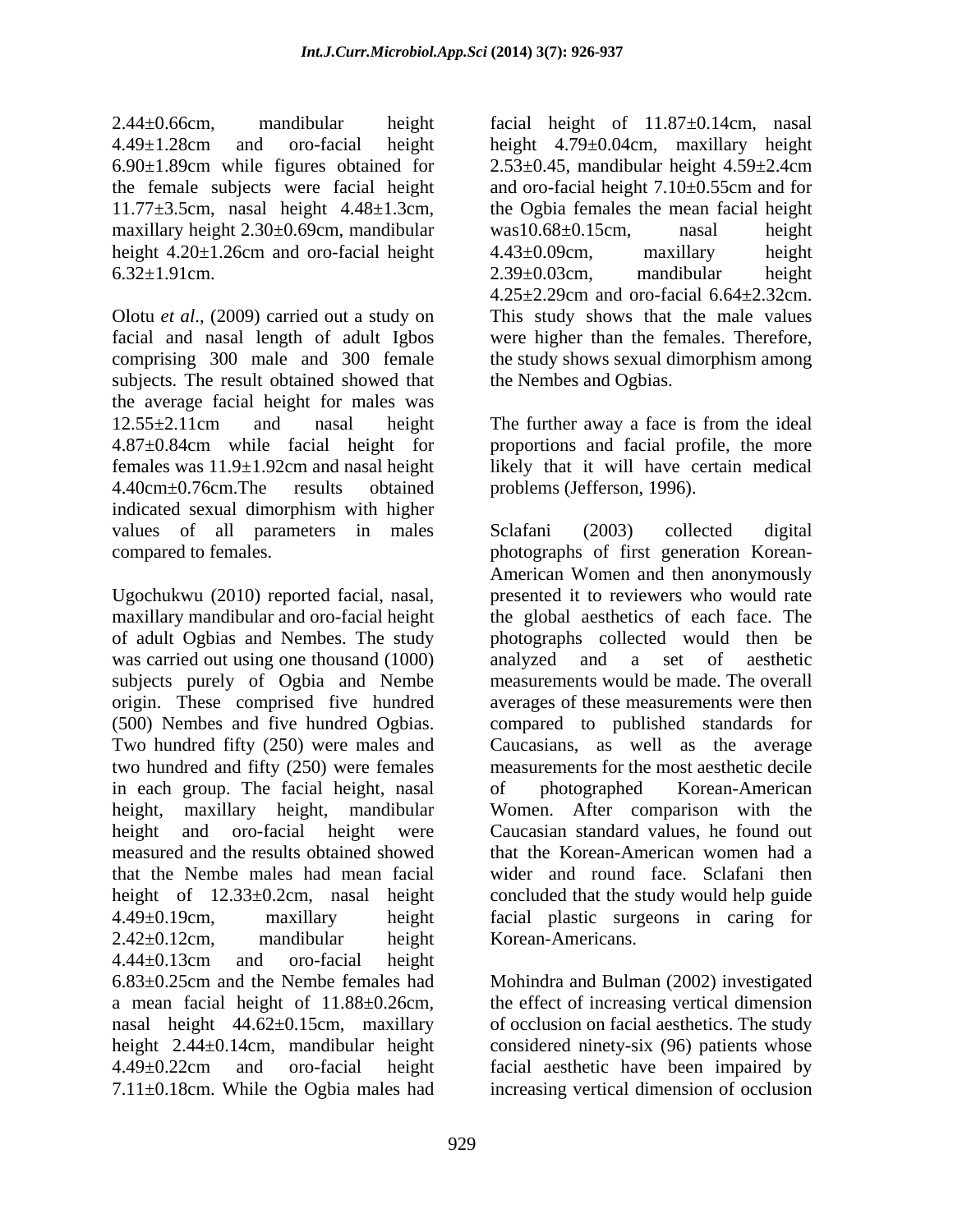and concluded that the alternative to spatial relations of the nose, lip and chin having the lower facial height inversing are achieving a balanced facial profile should be considered in some cases before embarking on cosmetic surgery. A d) combination of increase in lower facial Carkireet al., (2001) studied the height in addition to cosmetic surgery may relationship between oro-facial

The length of the face is determined by the vertical dimension or contact vertical dimension is the lower face height with the position (Jablonski, 1992). and Wales) have no differences. A total of

average of anterior and posterior lower maxillary and mandibular base lengths.  $(WF)$  was  $0.64 \pm 0.51$  mm and between

people of Taiwan. Various craniofacial supported the following generalization:

anterior open bite (AOB) are larger than

patterns. The relative positions and the

(Rickets, 1968).

d)

achieve a more dramatic and pleasing morphology and obstructive sleep opneal result. (OSO) in Caucasians and African distance of separation of jaws. Occlusal factors that increase the susceptibility to Carkire*et al*., (2001) studied the relationship between oro-facial Americans and concluded for some persons that head forms may be important obstructive sleep opneal.

teeth in centric occlusion. Rest vertical Chung *et al*., (2008) reported the use of 3 dimension is the lower face height dimensional (3D) facial averages to test measured from a chin point to a point just the hypothesis that the facial morphologies below the nose, with the mandible in rest of two European white groups (Slovenia Di-Paolo *et al*., (1985) stated that the formed 4 gender-specific subgroups. The facial height is equal to the average of the Slovenia females (SF) and Welsh females A cephalometric study was conducted Slovenia males (SM) and Welsh males using the quadrilateral analysis developed (WM) was 0.36±0.41mm. Slovenia males by Di-Paolo to establish a norm for the and females tend to express class III facial skeletal patterns were measured in 40 male gender-specific subgroups. Male faces, in and 25 female patients diagnosed with general, have more pronounced nasal, open bite and these measurements were frontal regions and mandibles when compared with values taken from a group of normal Taiwanese. The results normal nasal dimension is very essential to and Wales) have no differences. A total of 187 subjects from Slovenia and Wales mean linear facial difference between (WF) was  $0.64 \pm 0.51$  mm and between morphology when compared to the Welsh compared with females. Information about Rhinoplasty (Dong *et al*., 2009).

a) The sagittal angle, average lower Morgan *et al*., (1993) presented a facial height and the maxillary and photoanthropometric analysis of 104 mandibular sagittal ratio of subjects with individuals with Noonan syndrome. The those of normal subjects. with an age range of one to 60 years (mean b) 13.8 years). The results provide an c) The growth pattern of subjects with objective evaluation of facial abnormality the anterior open bite (AOB) group is in Noonan syndrome. Individuals with hyperdiregent. Abnormalities in the Noonan syndrome were demonstrated to maxilla-mandibular complex cause have an increased mid face height, a lower changes in the vertical dimension of facial nasal bridge and nasal root, a wider mouth study contained 53 males and 51 females and a more prominent upper lip than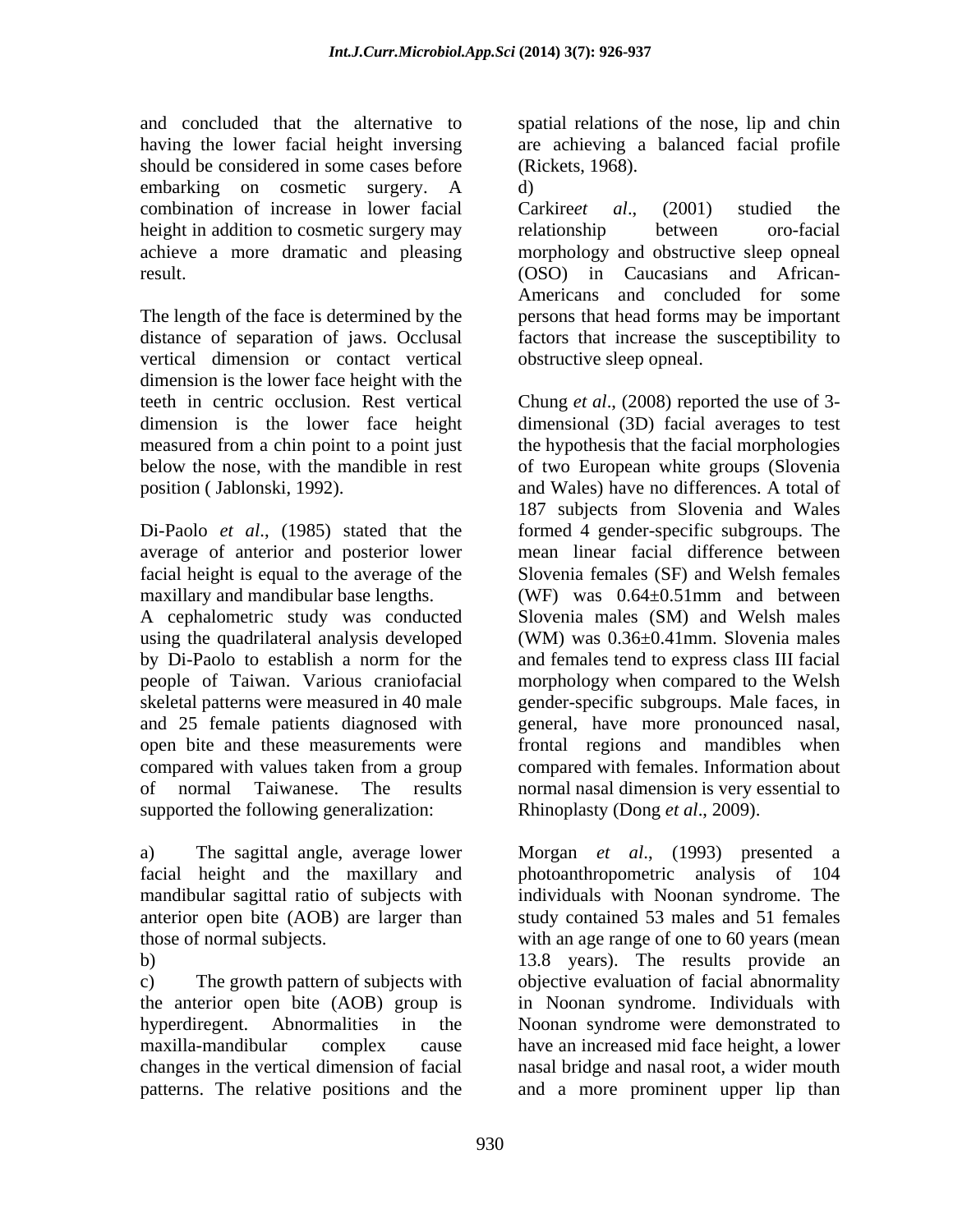normal control individuals. Within the patient group, an apparent alteration of Angelus. He began with surface age, suggesting that remodeling of the muscles. characteristic face in Noonan syndrome may occur into adult life. Leonardo da Vinci contributed greatly to

Ebite *et al*., (2010) reported data of five and animal anatomy and he was the facial measurements: facial height, nasal height, maxillary height, mandibular height and oro-facial height among the The knowledge of facial proportion values Urhobo people of Southern Nigeria. The are employed in facial aesthetics of the sample size comprised 140 individual, 60 facial height. It may be possible to restore males and 80 females. The result of the an aesthetic proportion to the overall face study showed that Urhobos are by surgical alteration of the patients mesoproscopic. Sexual dimorphism was alveolar height and/or vertical dimensions also observed with males having (Melaven and Rifken, 2002). significantly higher indices than females (p<0.05). Facial attractiveness is based on a

Norman (2000) found that the lower symmetry, and harmony and is immersed anterior facial height was correlated to one in cultural values (Reksodiputroet al., effective length of the mid face (Maxillary 2006). height).

are complex quantitative traits which are backward from the nostril to the centre of influenced by genetic and environmental factors (Hyun-Jin Kim *et al*., 2010).

Leonardo da Vinci (1452-1519) reported extensively on the properties of the human comprehensive study on cephalometric body. He was the first to describe the three analysis of normal adults with careful vertical divisions of the face, and body examination of selected subject group. proportions were also reflected in his art. Fifty-six (56) adult Caucasians with class I Leonardo da Vinci was a great painter, skeletal and dental relationships and good artist, philosopher and scientist in various vertical facial proportions were analyzed fields of science, including anatomy. He morphologically with a computerized first became interested in anatomy as an craniofacial model. By the incorporation artist but later approached the subject from a scientific point of view. He did not measurements, facial profile and restrict himself to the study of external proportionality were analyzed and restrict himself to the study of external proportionality were analyzed and structure of the human body but was one compared with methods that are presently of the first scholars to dissect human used to evaluate facial aesthetic. The data cadaver and was a genuine innovator in the study of the human organism. He

facial structure was noted with increasing measurement, proportion and the study of carried out dissection with Dura and Angelus. He began with surface muscles.

> the development of the study of human founder of plastic anatomy.

> (Melaven and Rifken, 2002).

combination of facial proportion, in cultural values (Reksodiputro*et al*., 2006).

Anthropometric traits for nose and eyes formed by two lines, one passing Robert (2002) stated that the facial angle is backward from the nostril to the centre of the ear and the other from the nostril upward to the forehead.

> Sheldon *et al*., 1980 carried out a of a large number of soft tissue measurements, facial profile and proportionality were analyzed and provide relevant measurements that are useful in the diagnosis and treatment of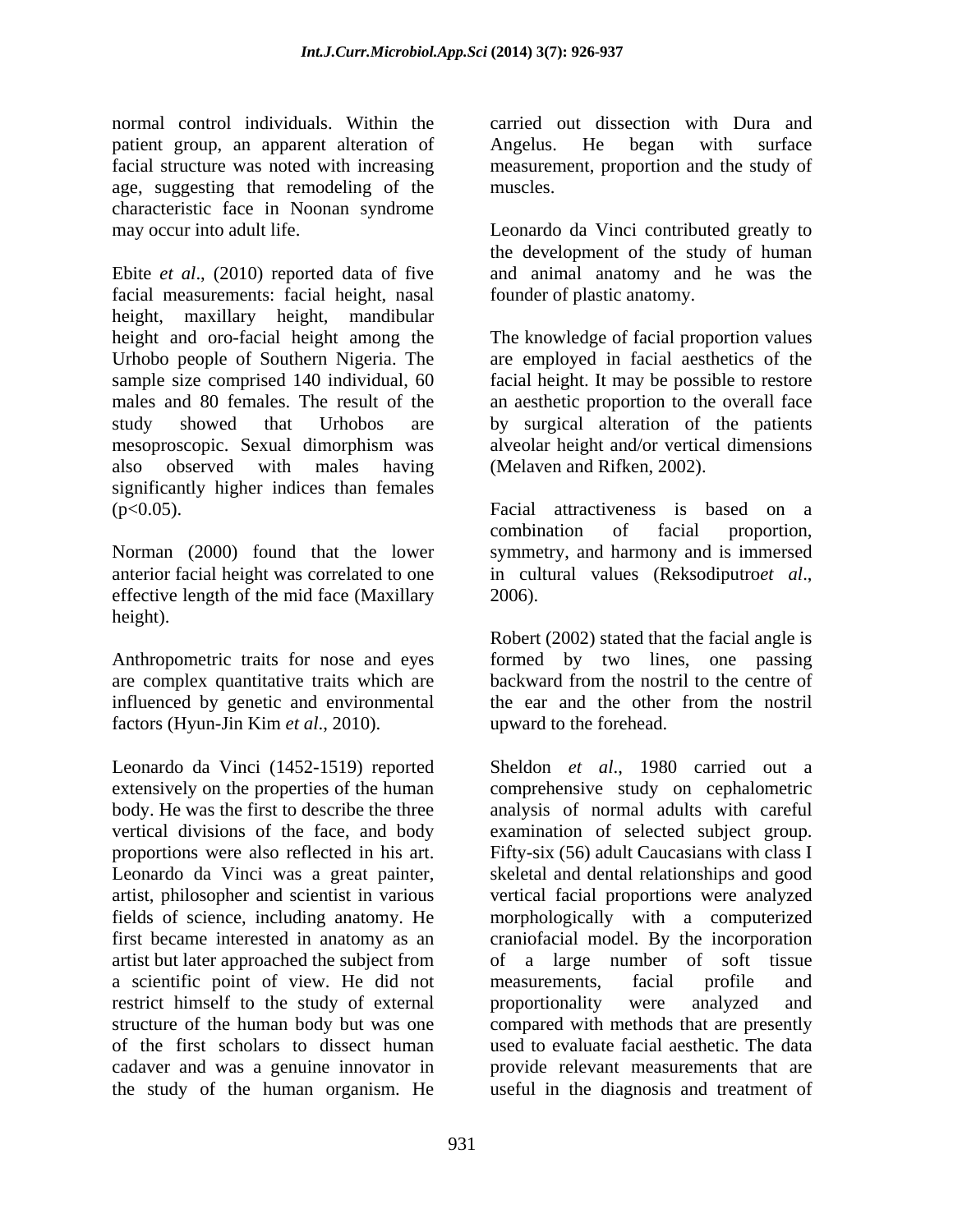was nearly equal for males and females

brachycephalic or relatively short wide

When anthropometric methods were races/ethnic groups were discovered. 'ideal' face's dimensions, since Normative data of facial measurements are successfully, surgeons require access to attractiveness of a face, although craniofacial database based on accurate anthropometric measurement, (Marko *et al*., 2005). The present work was aimed at

Shrestha *et al*., (2009) reported that anthropometry is applied to obtain some oro-facial parameters of the people measurement of living subjects for identifying age, stature and various dimensions related to a particular race or an individual. Population based cross sectional study was carried out in Dharan and its neighboring areas with the help of ethnic group whose ages were between 18 Anatomy and Community Medicine, B.P. and 76 years were used in the study. The Koirala Institute of Health Sciences, one thousand subjects were made up of Dharan. This study included 444 healthy 500 males and 500 females A random people aged 25-50 years belonging to pure sampling method was used in the selection race of Rai and Limbu Communities. Head of the subjects. The subjects that were length, nasal ergonomics and total stature selected had parents and grand-parents were measured for each selected who were purely of the Bonny ethnic individual. Student' t' test was applied to identify significance of the variables. Bonny Island of Rivers State. All the Except nasal breadth of Limbu, the results showed a significant variation  $(p<0.001)$ 

adults with dent to facial deformities. in all parameters between males and Horizontal soft tissues chin prominence females of both communities. It was also relative to sub-nasal soft tissue, nasion and were taller with larger head length, longer glabella. nasal length and nasal height. Similarly The cephalic index indicates a broader whereas in males, Rai had broader head with a tendency towards mesocephaly. From the low nasal index, measurement can play significant role in the Malaysian Indian female have a nose determining the sex and ethnicity of that is narrow or leptorrhine. characteristic pure race of national revealed that Limbu males and females nasal breadths of Limbu females were nose than those of the Limbu. Therefore it was concluded that anthropometric importance.

introduced into clinical practice to Hönn and Göz (2007) stated that quantify changes in the craniofacial anthropometric methods are preferable to framework, features distinguishing various cephalometric methods in determining the indispensable to precise determination of dimensional, non-invasive, suitable for a the degree of deviations from normal. To great variety of purpose, and easy to treat congenital or post-traumatic facial implement. Symmetry and averageness disfigurement in members of a group play important roles in determining the ideal' face's dimensions, since anthropometric methods are valid, three attractiveness of a face, although distinguishing features make it extraordinarily beautiful.

> The present work was aimed at establishing an anthropometric database of of Bonny Island which hitherto is absent.

# **Materials and Methods**

One thousand (1000) subjects of Bonny 500 males and 500 females.A random group. The subjects were selected from the subjects gave their consent.

Only subjects without trauma to the face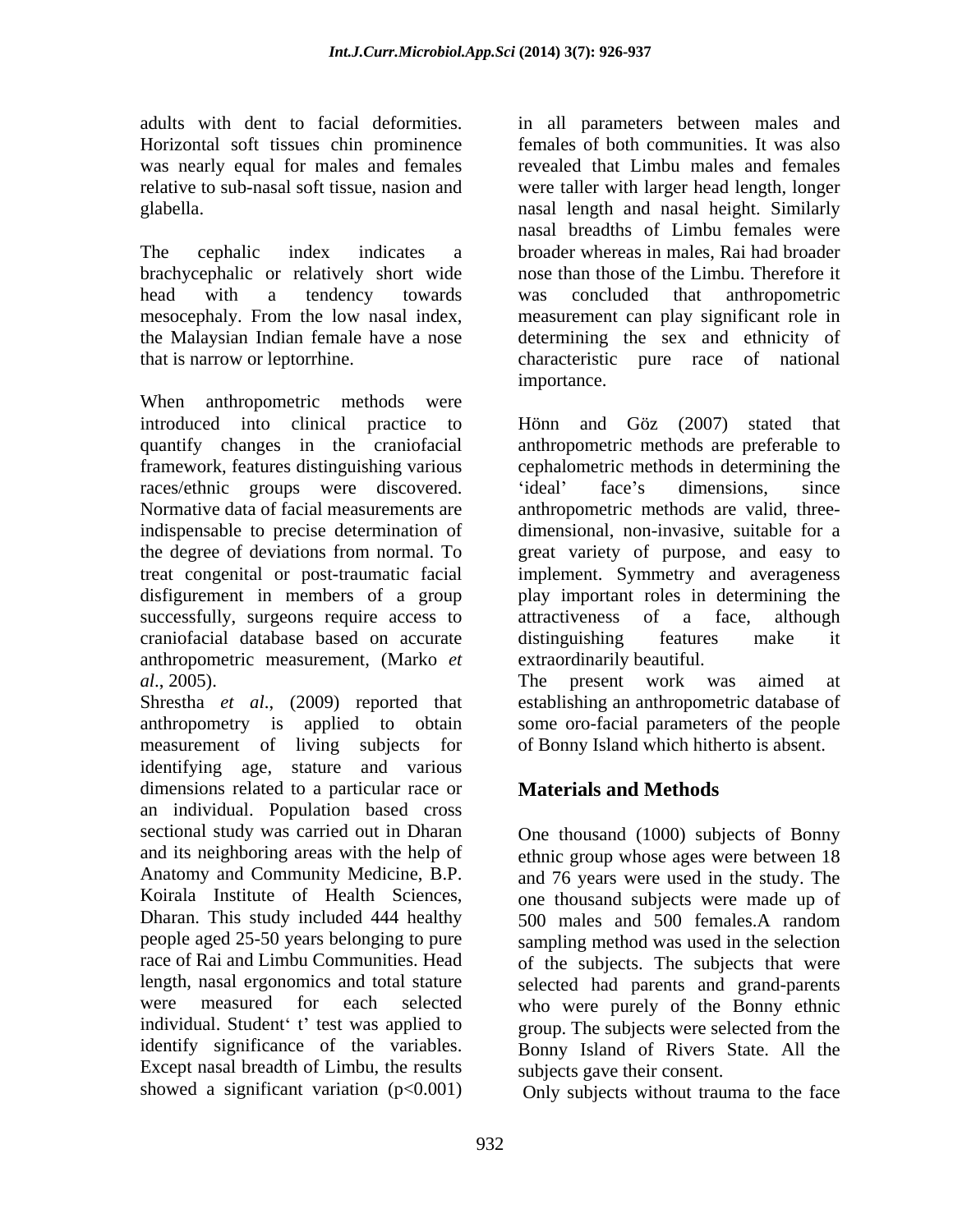were included in the study.All participants had no abnormality of the face and subjects who had trauma of the nose and test analysis of the facial dimensionsof congenital abnormalities such as cleft lips male and female subjects while table 3 were excluded in the study. The above age range was chosen because at this observed in the present study and other range, there are little or no significant world populations previously studied. The changes on oro-facial parameters. In the present study, measurements of oro-facial to be significantly higher than the parameters: facial, nasal, maxillary, corresponding female values in all mandibular and oro-facial heights were taken with the aid of a digital sliding vernier caliper at specific landmarks as defined by Erika *et al.*, 2005(Figure 1). distinct facial features as no two

Facial height was measured as the distance same dimensions in any of the parameters. between the nasion of the nose and the Thus sexual and ethnic or tribal variations menton of the mandible (A+B+C).Nasal are clearly demonstrated in all the oroheight was measured as the distance facial variables. between the nasion and the anterior nasal spine (A).Maxillary height was measured The study was directed mainly towards as the distance between the anterior nasal investigating the normal values of facial, spine and the junction between the upper and lower lips (B).Mandibular height was facial heights of adult Bonny people in measured as the distance between the Rivers State of Nigeria. The ages ranged junction of the upper and lower lips and the menton (C). Oro-facial height was age population was deliberate, since the obtained as the sum of the maxillary and facial growth changes are minimal at that mandibular heights (B+C). It is also age range (Didia and Dappa, 2005). measured as the distance between the Significant changes occur at periods nasospinale and the menton.All between 5 – 17 years (Bishara and Otho, measurements were made by one person to 2000). ensure uniformity of measurement. Measurements were taken with the The mean facial dimensions of the Bonny subjects sitting uprightly, relaxed, male were higher than the corresponding breathing quietly andthe head female values; this would most likely be as unsupported. The data obtained were a result of sexual dimorphism as reported analyzed using discrete statistics and by previous authors on craniofacial studies students' z test at significance level of (Daniel, 2002; Didia and Dappa, 0.05. 0.05. 2005:Erika *et al.*,2005:Oladipoet *al.*,

The results of the study are presented in table1 to 3.The dimensions of the orofacial parameters obtained in this study for both male and female subjects are shown in table 1.Table 2 shows the result of z contains data on facial dimensions values obtained for the males were found to be significantly higher than parameters studied ( $p < 0.05$ ).

From table 3, each of the groups shows distinct facial features as no two populations or groups have exactly the facial variables.

nasal, maxillary, mandibular and orofrom 18years to 76years. The choice of 2000).

**Results and Discussion** *al.*,2009). (Daniel, 2002;Didia and Dappa, 2005;Erika *et al*.,2005;Oladipo*et al*., 2006;Oladipo*et al*.,2008;Ebeye*et al*.,2009).

> Many investigators have shown significant differences in craniofacial complex among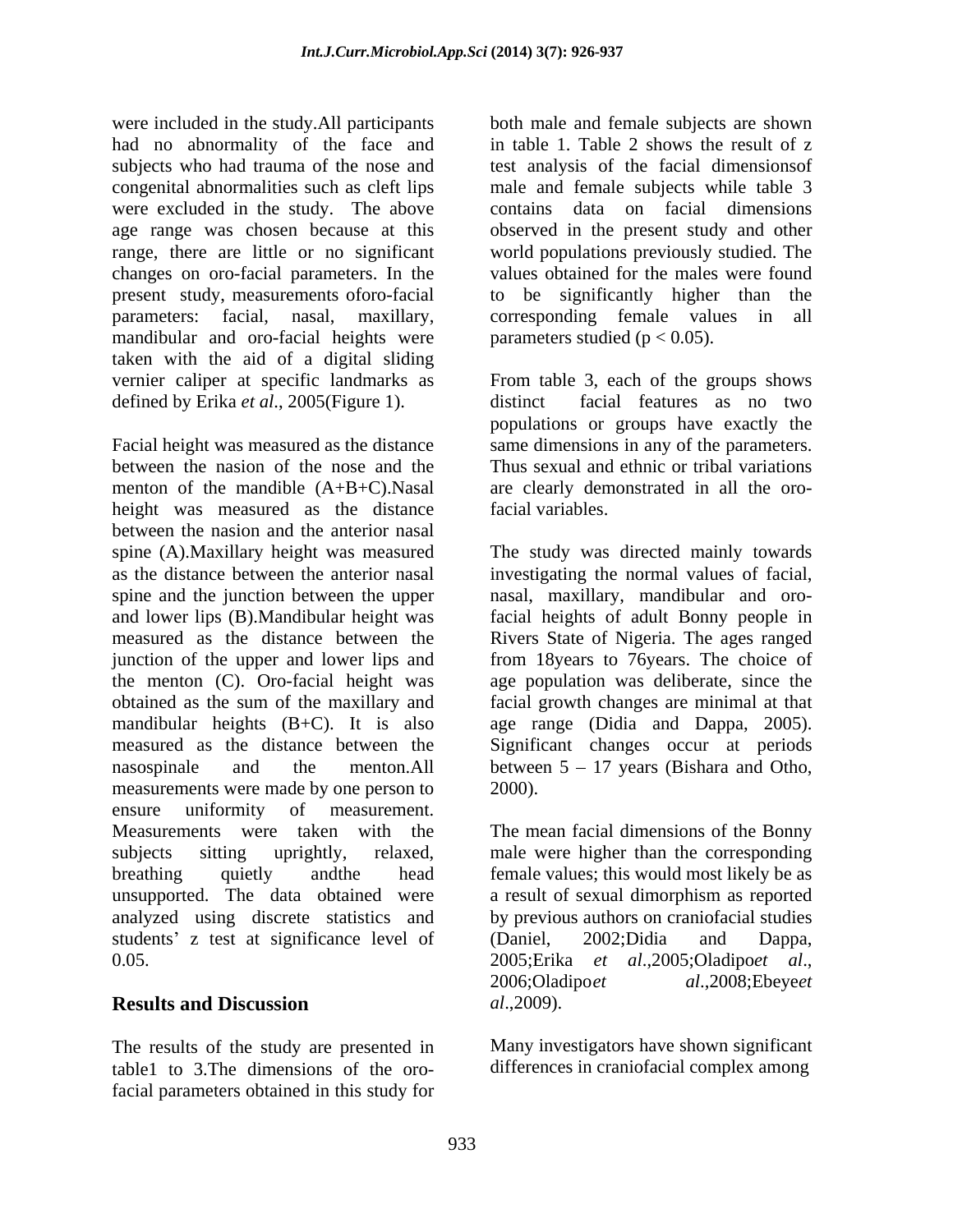

**Figure.1** Scheme to show measurement of oro-facial parameters.

Note: Nasal height-----A; Maxillary height ----B; Mandibular height-----C; Oro-facial height- ------B + C; Facial height----------- $A + B + C$ 

| Parameters/Variables | Male                | Female             |
|----------------------|---------------------|--------------------|
|                      | $Mean \pm S.D$ (cm) | Mean $\pm$ S.D(cm) |
| Facial Height        | $11.98 \pm 3.44$    | $11.36 \pm 0.47$   |
|                      |                     |                    |
|                      |                     |                    |
| Nasal Height         | $4.58 \pm 0.21$     | $4.42 \pm 0.12$    |
| Maxillary Height     | $2.51 \pm 0.14$     | $2.39 \pm 0.13$    |
| Mandibular Height    | $4.50 \pm 0.17$     | $4.38 \pm 1.48$    |
| Oro-facial Height    | $7.02 \pm 0.19$     | $6.74 \pm 0.17$    |

**Table.1** Mean oro-facial dimensions of Bonny people

S.D = Standard Deviation.; Sample Size: male-500; female-500

Table.2 Result of 'z' test comparingoro-facial parameters of male and female subjects

| Parameters/Variables   Z calculated |            | Z tabulated | Level        | of Inference    |
|-------------------------------------|------------|-------------|--------------|-----------------|
|                                     |            |             | significance |                 |
| Facial height                       | 72.160     | 1.96        | P<0.05       | significant     |
| Nasal height                        | 46.816     | 1.96        | P<0.05       | 8. significant  |
| Maxillary height                    | 9. 3.475   | 1.96        | 11. P<0.05   | 12. significant |
| Mandibular height                   | 13. 20.763 | 1.96        | 15. $P<0.05$ | 16. significant |
| Oro-facial height                   | 17. 17.341 | 18.196      | 19. P<0.05   | 20. significant |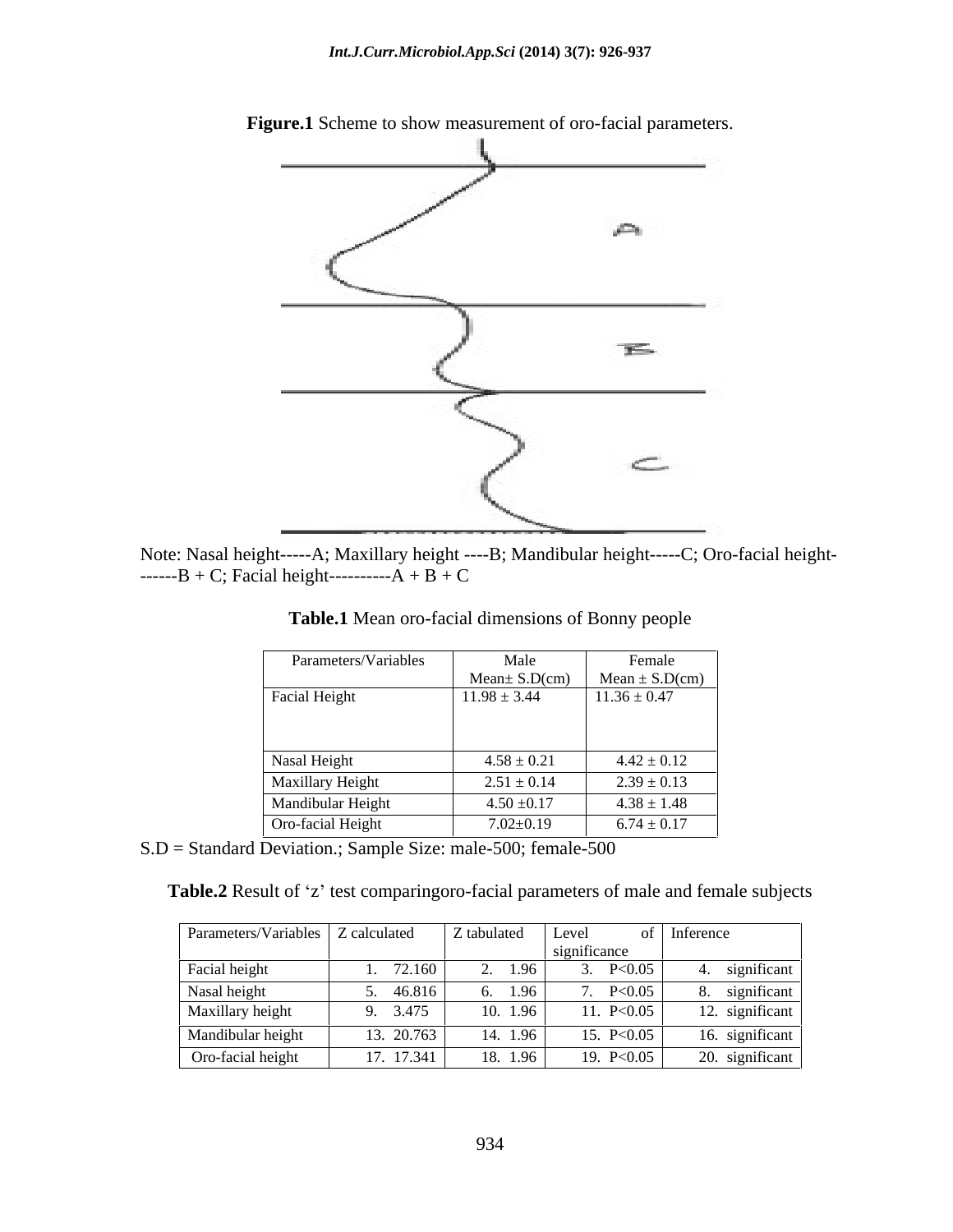| Parameter     | Group          | Male  | Female | Significance | Author/Year           |
|---------------|----------------|-------|--------|--------------|-----------------------|
| Facial height | Nigerians      | 12.28 | 11.77  | Significant  | DidiaandDappa,2005    |
| (cm)          | Latvians       | 12.41 | 11.76  | Significant  | Erika et al., 2005    |
|               | Nigerian Ijaws | 11.87 | 10.71  | Significant  | Oladipoet al., 2008   |
|               | Urhobos        | 12.61 | 11.91  | Significant  | Ebeye et al., 2009    |
|               | Bonny people   | 11.98 | 11.36  | Significant  | Present study         |
| Nasal height  | Nigerians      | 4.50  | 4.48   | Significant  | Didia and Dappa, 2005 |
| (cm)          | Latvians       | 5.87  | 5.67   | Significant  | Erika et al., 2005    |
|               | Nigerian Igbos | 6.31  | 6.04   | Significant  | Akpaet al., 2003      |
|               | Ogonis         | 3.99  | 3.91   | Significant  | Oladipoet al., 2007   |
|               | Nigerian Ijaws | 4.71  | 4.43   | Significant  | Oladipoet al., 2008   |
|               | Urhobos        | 4.56  | 4.27   | Significant  | Ebeyeet al., 2009     |
|               | Bonny people   | 4.58  | 4.42   | Significant  | Present study         |
| Maxillary     | Nigerians      | 2.44  | 2.30   | Significant  | DidiaandDappa, 2005   |
| height (cm)   | Nigerian Ijaws | 2.49  | 2.39   | Significant  | Oladipoet al., 2008   |
|               | Urhobos        | 2.68  | 2.21   | Significant  | Ebeyeel al.,2009      |
|               | Bonny people   | 2.51  | 2.39   | Significant  | Present study         |
| Mandibular    | Nigerians      | 4.49  | 4.20   | Significant  | Didia&Dappa, 2005     |
| height (cm)   | Nigerian Ijaws | 4.60  | 4.28   | Significant  | Oladipoet al., 2008   |
|               | Urhobos        | 4.52  | 4.14   | Significant  | Ebeyeet al., 2009     |
|               | Bonny people   | 4.50  | 4.38   | Significant  | Present study         |
| Orofacial     | Nigerians      | 6.90  | 6.32   | Significant  | Didia and Dappa, 2005 |
| height (cm)   | Nigerian Ijaws | 7.12  | 6.50   | Significant  | Oladipoet al., 2008   |
|               | Urhobos        | 6.75  | 6.36   | Significant  | Ebeyeet al., 2009     |
|               | Bonny people   | 7.02  | 6.74   | Significant  | Present study         |

**Table.3** Comparative facial dimensions amongst world populations

ethnic and racial groups (Hwang *et al.*, 2002; Migeria Igbo, Journal of experimental 2002; Miyajima*et al.*, 1996). Several other and clinical anatomy 22: 20-29. authors suggested also that genetic factors Alagoa, E. J 2005. A History of Niger exert a substantial influence on the Delta. Port Harcourt: Onyoma individual differences in body shape and **Exercise Research** Publications. configuration(Livhitis*et al*., 1994).

The knowledge of the mean facial dimensions is very important in evaluation craniofacial skeleton: An of age, sex and racial differences. Plastic surgeons and orthodontics should utilize this knowledge during facial surgery and in recommending orthodontic appliances when facial aesthetics are to be improved upon. their conceal implication. Angle

Aaliki S.B.O; 2003: Morphometric study of the nasal parameter in African-Americans. Amy Respir. C.rt

Nigeria Igbo, Journal of experimental and clinical anatomy 22: 20-29.

- Delta, Port Harcourt: Onyoma Research Publications. en.wikipedia.org/wiki/ibani\_tribe
- Bartlett S.P, Grossman .R, Whitaker L.A, 1992: Age related changes of the craniofacial skeleton: An anthropometric and histologic analysis, plastic reconstruction surgery, 90:592- 600.
- Bishara S.E, and Ortho M.S. 2000: Facial and dental changes in adolescents and Orthodontists, 606: 471-483.
- **References** Carkire .B, Hans G.M, and Graham G. Akpa A.O.C, Ugwu .G, Maliki A.O, Carkire .B, Hans G.M, and Graham G. 2001: The relationship between craniofacial morphology and obstructive sleep opera in Indians and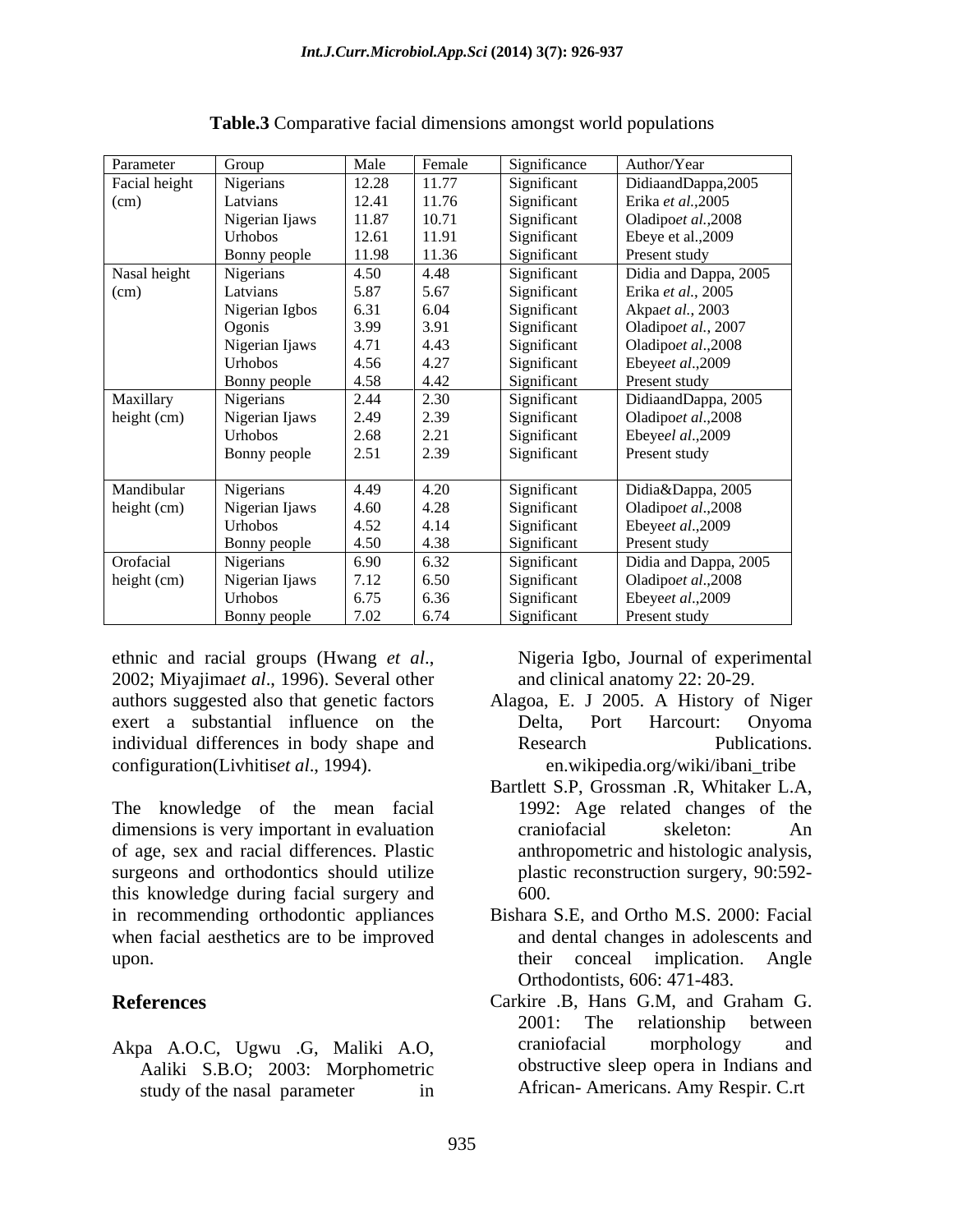- Chung H. K, Marko B. I, Richmond S, Jablonski 1992: Dictionary of Dentistry.
- Da Vinci L. 1489: Cross Sections of
- 
- Di Paolo R. J, Philip C, Maganzini L. A, and Hirce D.J. 1985: The quadrilateral
- Didia B.C and Dappa D.V 2005: Facial,
- Dong Y, Zhao Y, Bai S, Wu G, Wang Bo 2009: Three-dimensional Reconstructive & Aesthetic Surgery;
- Ebeye O. A, Emore E, Ebite E, andIjeh N. 3.en.wikipedia.org/wiki/Kingdom\_of\_
- Erika Nagle, UldisTeibe, DzintraKapoka group of healthy Latvian residents.
- Huntley H.E. 1970: The divine proportion: Hart J.S. 2008: Sexual dimorphism in

care Med; 1634: 947-950. publication; New York.  $P_p$  43.

- Hren N. I, Zhurov A, Udovic [www.reference.md/files/html.pp:](http://www.reference.md/files/html.pp:) 250
- M,Melink S,OvsenikM. 2009: Facial Jefferson 1996: Facial proportions and morphology of Slovenian and Welsh human health, Journal of general white populations using 3 Orthodontics, 2:250-273. Orthodontics, 2:250-273.
- dimensional imaging. The Livnitis G,Moset A. and Yakovenko .K, Angle Orthodontist; 794:640-5. 1994: Genetics of human body shape Human Skull. pen and ink. and size; body proportion and indices. 292: 271- 289.
- Windsor Royal Library. Melaven E.A and Rifkin R. 2002: Macio en.wikipedia.org/wiki/Leonardo\_d aesthetics: facial and dentofacial . a\_vinci 3011: 839-846. 3011: 839-846.
- Daniel B. 2002. Racial anthropology and Miyajima .K, McNamara J.A, Kinura T. genetics of the Lebanese.www. Nasal indexo fleabanes.com  $p_p$  1-2. Japanese and European American Retrieved 22/10/1972. adults with normal occlusion and well 1996: Craniofacial structure of Japanese and European American balanced faces. Angle Orthodontics;  $110: 431 - 460.$ 
	- analysis: a differential diagnosis for Moestue H. 2008: Can anthropometry surgical orthodontics. American measure gender discrimination? An Journal of Orthodontics; 8660: 470- analysis using WHO standards to 82 assess the growth of Bangladeshi children.Public Health Nutrition.
	- nasal, maxillary, mandibular and oro-Mohindra, N.K. and J.S. Bulman.2002: facial heights of adult Nigerians. The effect of increasing vertical 17182: 1-8. **dimension** of occlusion on facial dimension ofocclusion on facial aesthetics. Br. Dent. J.; 19293: 104- 168.
	- anthropometric analysis of the Morgan M, Sharland M, and Patton M. A. Chinese nose. Journal of Plastic, 1993: Photoanthropometric study of 6311: 1832-1839 American Journal of Medical Genetics facial growth inNoonan Syndrome. Genetics; 454:430-6
	- J. 2010: Facial Dimensions In Norman M. R, Hollier L. H, Mackool R. J, Urhobo's Of Nigeria.Internet Williams K. J, Kim J. H, Longaker M. Journal of Biological Anthropology; 4 T, Grayson B. H and McCarthy J. G 1: 1- 2000: Controlled Multiplanar Bonny Caboratory Studies of Sagittal 2005: Craniofacial Anthropometry in a MediolateralMovements. Journal of Williams K. J, Kim J. H, Longaker M. T, Grayson B. H and McCarthy J. G 2000: Controlled Multiplanar Distraction of the Mandible Part III: Laboratory Studies of Sagittal Anteroposterior and Horizontal Craniofacial Surgery; 112
	- Acta Medical Lituanical; 121: 47-53. Oladipo G.S, Didia B.C, Okoh P.D, and A study in mathematical beauty Dorer facial dimensions of adult Ijaws.Hart J.S. 2008: Sexual dimorphism in